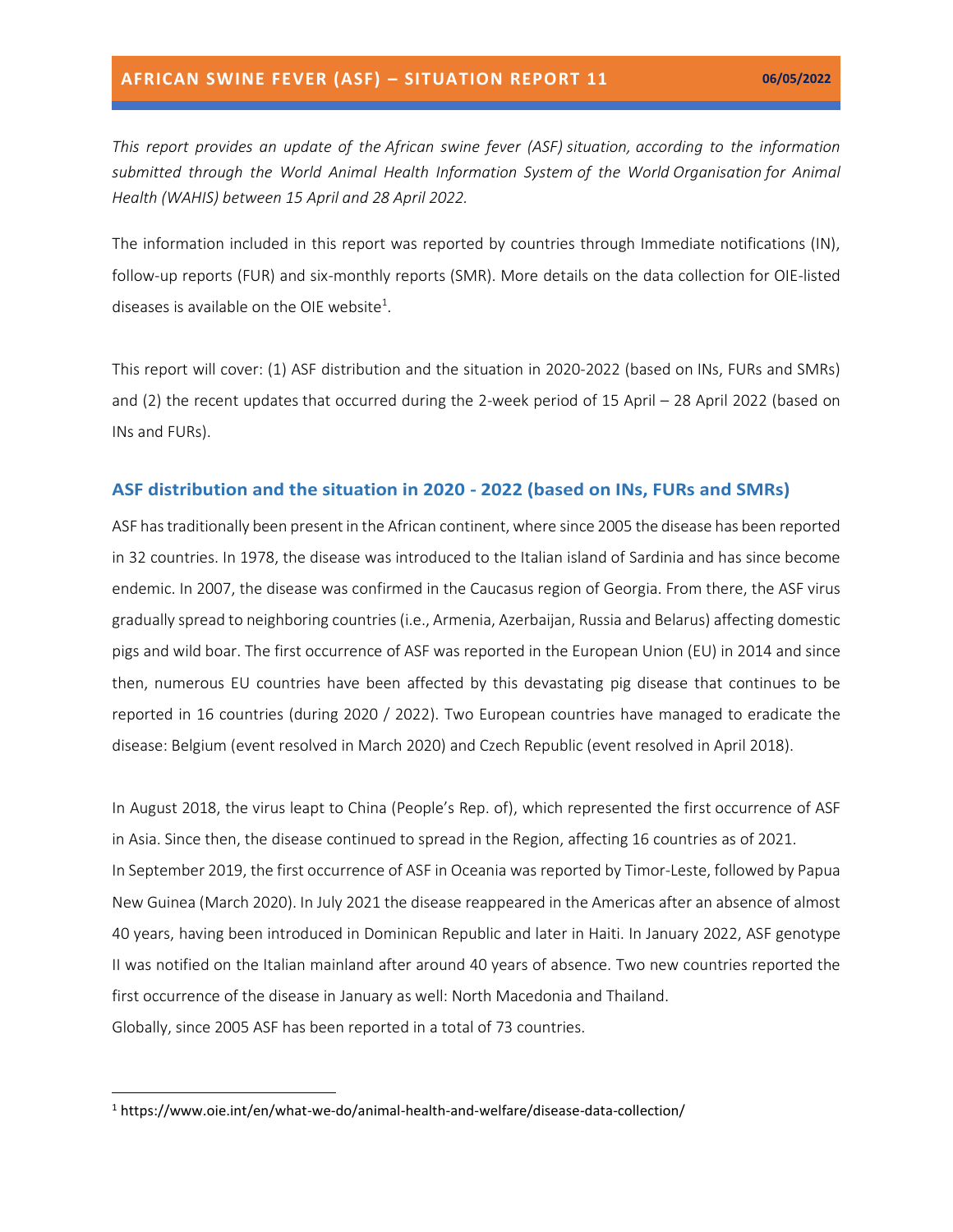

ASF distribution in 2020-2022 (as of 2 May 2022) is shown in Figure 1.

*Figure 1. Map of the world displaying the presence of ASF by Administrative divisions (2020 – 02/05/2022)* 

### Summary of the ASF situation by world region (2020-2022)

In total, since January 2020 ASF has been reported as present in five different world regions in 35 countries, affecting more than 1,110,000 pigs and more than 34,000 wild boars(data reported through INs and FURs), with more than 1,840,000 animal losses. Further details, split by world region are included in Table 1.

Table 1: Summary of the number of outbreaks, cases and animal losses caused by ASF in the different world regions since January 2020 (data reported through INs and FURs – these figures cover only epizootic situations while additional information reported through SMR for enzootic situations are not included here because of submission delays).

|                 | <b>Outbreaks</b> |           | <b>Cases</b>  |           | Losses*       |
|-----------------|------------------|-----------|---------------|-----------|---------------|
|                 | Domestic pigs    | Wild boar | Domestic pigs | Wild boar | Domestic pigs |
| <b>Africa</b>   | 173              |           | 13,643        |           | 20,984        |
| <b>Americas</b> | 255              |           | 9,567         |           | 17,766        |
| Asia            | 1,164            | 2,083     | 92,767        | 2,693     | 428,142       |
| <b>Europe</b>   | 3,501            | 18,978    | 997,699       | 31,942    | 1,375,869     |
| Oceania         | 4                |           | 500           |           | 397           |
| <b>Total</b>    | 5,097            | 21,061    | 1,114,176     | 34,635    | 1,843,158     |

\*Losses (deaths + animals killed and disposed of): this figure refers to losses in the establishments affected by the outbreaks and it does not include the animals culled in areas around the outbreak for controlling the disease.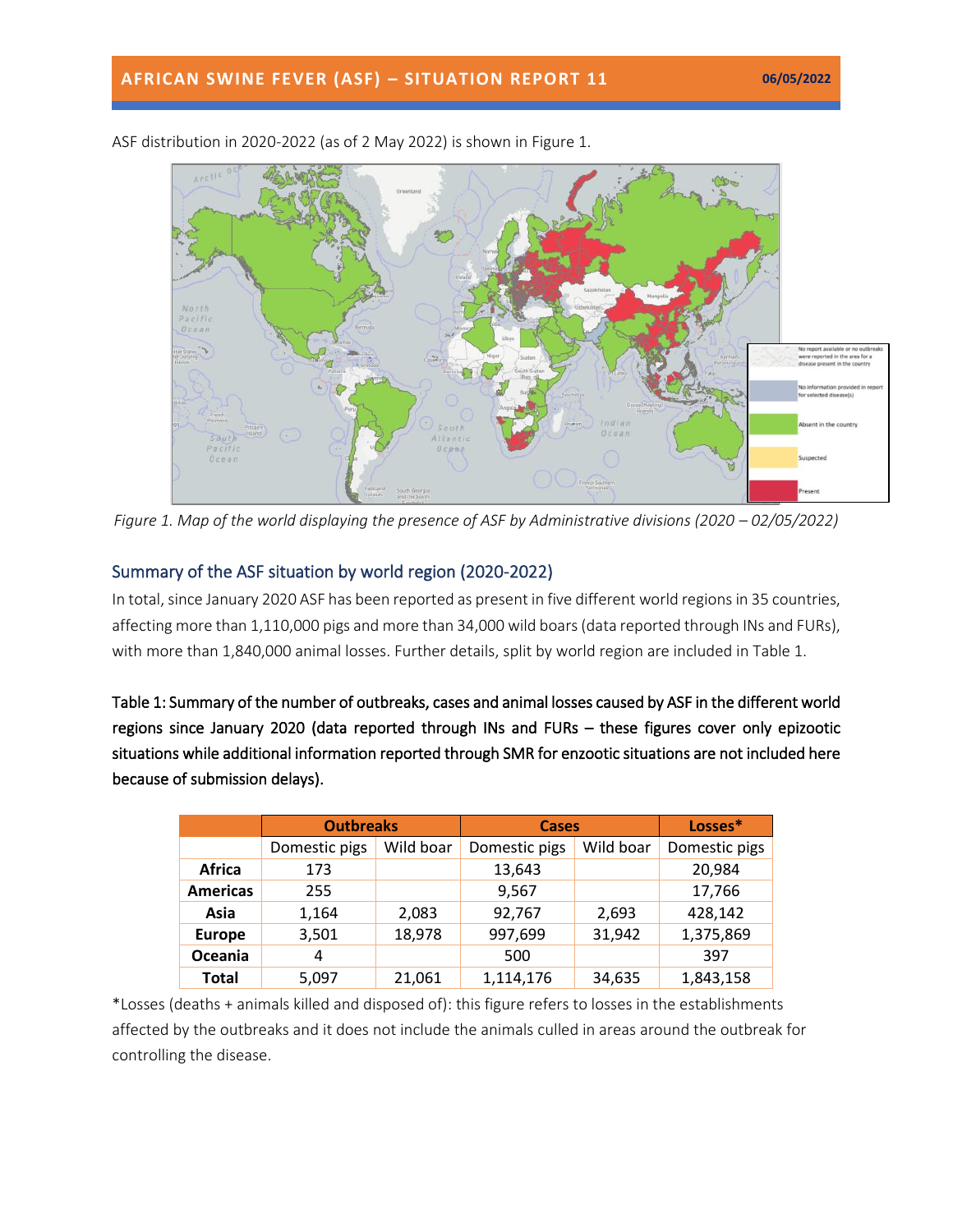#### Summary of the global situation and recommendations

Since January 2020, 8 countries have reported ASF as a first occurrence in the country, while 12 countries reported its spread to new zones. In 2022 alone, 3 countries reported the first occurrence of ASF and 2 countries reported the first occurrence in a zone. This highlights a continuous spread of the disease into new countries, and new zones in countries already affected.

As observed in Europe and in some regions of Asia, the transmission of ASF seems to depend largely on the wild boar population density and their interaction with low-biosecurity pig production systems. Good knowledge and appropriate management of the wild boar population, as well as a strong coordination among the Veterinary Services, wildlife and forestry authorities are required to successfully prevent and control ASF.

OIE Members are called to implement strict [biosecurity measures,](https://trello.com/c/jbPlhbq6/55-infographic-en-es-fr-ru-ch) strengthen their early disease detection systems, and promptly notify any case of the disease to the OIE. Reinforced measures should be implemented when there is circulation of low virulent strains of the virus, or transmission among wild pig populations.

#### **Recent updates (15/04/2022 – 28/04/2022)**

To describe the current disease situation of ASF, this section covers: (a) a list of new events which started during the 2-week period (reported through INs); (b) information on events that started before the 2-week period but were still ongoing during the period (reported through FURs); (c) new events which started before the 2-week period but were reported through INs during the 2-week period and (d) the geographic distribution of new outbreaks that started during the 2-week period. This information is based on INs and FURs received by the OIE.

#### New events by world region (reported through INs)

Africa, Americas, Europe, Oceania No new events reported Asia Recurrence in Bhutan started on 15 April

#### On-going events for which there were new outbreaks, by world region (reported through FURs):

Africa, Americas, Oceania No ongoing events updated Asia Two countries updated their ongoing events: Korea (Rep of), and Thailand Europe Four countries updated their ongoing events: Hungary, Italy, Latvia, and Romania.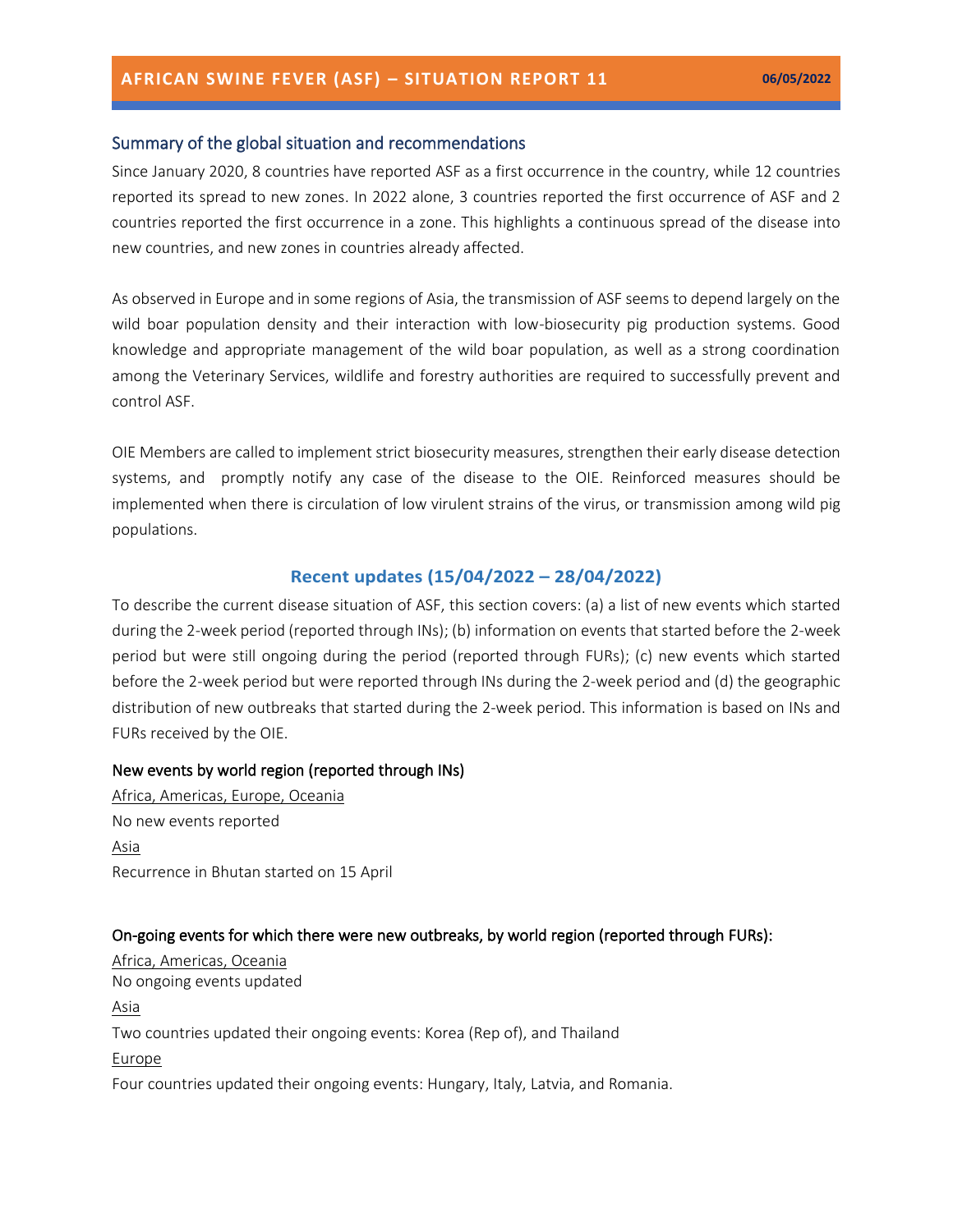## **AFRICAN SWINE FEVER (ASF) – SITUATION REPORT 11 06/05/2022**



*Figure 2: Map of ASF outbreaks which started during 15 April – 28 April 2022 in domestic animals and wildlife. Zoomed views of areas where updates occurred in the last period are provided as well.*